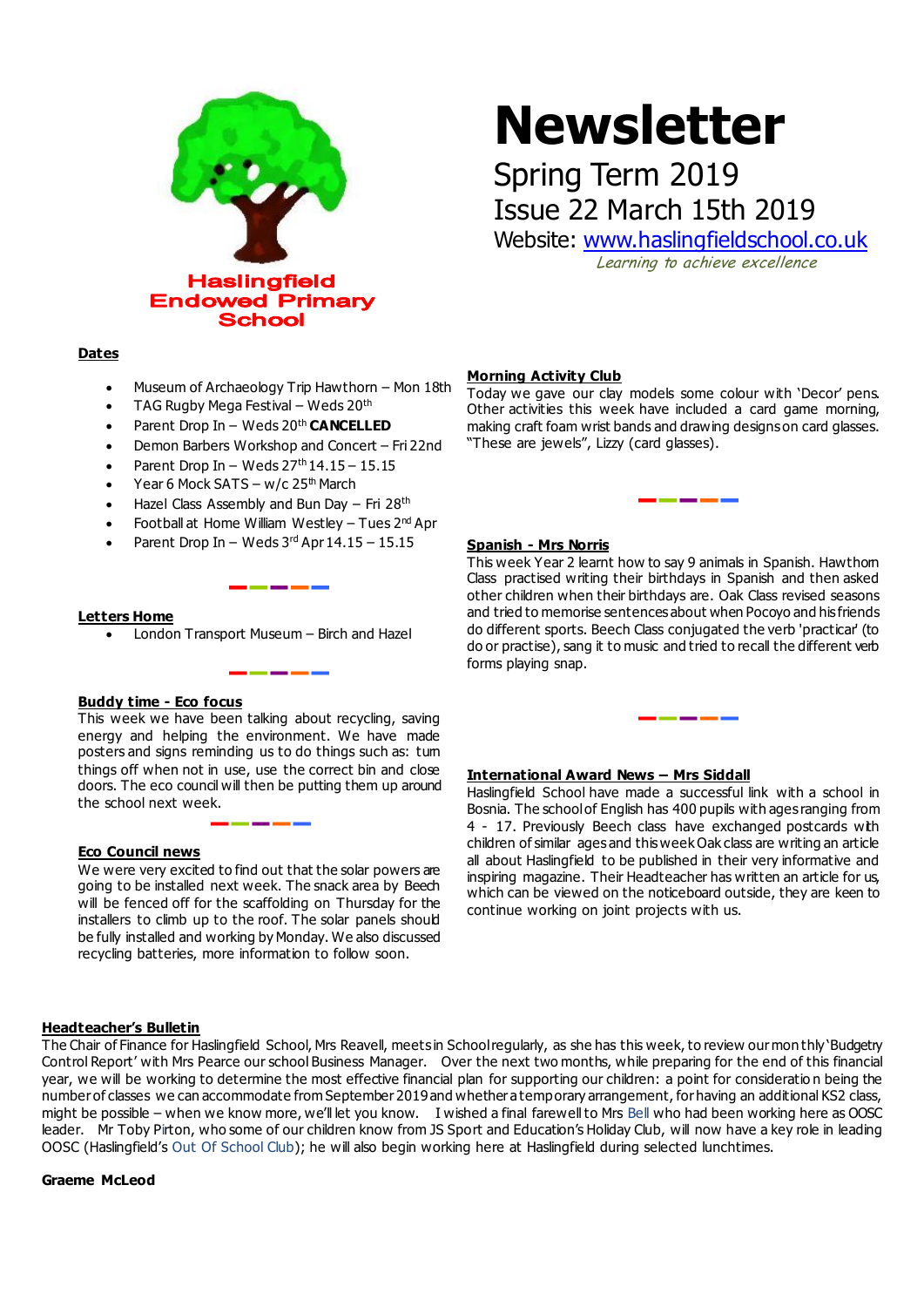### **Early Years and Key Stage 1**

---

--

**Ash Mrs Lightfoot and Mrs Symmons:** This week we have continued our fairy tale topic with the story of 'Jack and the Beanstalk'. The children have enjoyed building their own beanstalk from wood blocks and making them from collage materials. We have 'climbed' our own beanstalks and thought about what we might find at the top. The children then drew and wrote about the 'land' they saw. In Maths, we have been sharing magic beans and ensuring that they are shared equally. We have also been recognising and ordering numbers to 10. In Phonics we have been recapping the vowel digraphs we have learnt recently; ai, ee, oo and oa and in music we have made different sounds with the instruments to represent Jack or the giant from our story. Unfortunately due to the high winds we were unable to go to Forest School this week, so we talked about all the things we enjoy doing and the mice visited!

\_\_\_\_\_\_

English: to respond to stories. Maths: to solve problems involving sharing.

**Birch – Mrs Fallon and Mrs Lovett**: Thank you to all the parents that came along to parents evening this week. It is always such a pleasure to share your children's achievements with you, we hope you are as proud of them as we are. This week we have been looking at the story 'Journey' and predicting what might be happening at different stages of the story. We have used descriptive language to express what we can see and what the main character, Tara, might be feeling. At the end of the week we wrote our own adventure based on the story. In Maths, we have been learning how to compare weight and measure weight using non-standard and standard measurements. We enjoyed making red nose day biscuits to put our weighing skills into practice! In PE we are doing gym and looking at making shapes with our bodies, movement and travelling on apparatus. In DT we are focusing on looking at how vehicles move in preparation for making our own moving vehicle in the coming weeks. Phonics is linked to our spellings and focusing on the different pronunciation of each sound and making sure we try to use them in our writing. Please check book bags for information about show and tell. We all enjoyed wearing our home clothes on Friday for comic relief and loved sharing our comedy moments! I think we will be compiling a Birch class joke book, watch this space.

English: to predict what might happen in the next part of the story. Maths: to compare weights and measure mass using standard and non-standard units.

**Hazel – Miss Peck:** Firstly, I would like to thank you all for attending parents' consultations this week. It was lovely to be able to share all of the wonderful things your child has been doing with you. The children have worked incredibly hard in English this week and have wowed us with their writing. We have continued to look at the book 'Journey' and have been retelling the story in stages throughout the week. The children have written about what they can see, how the characters are feeling and have had the opportunity to predict what might happen next. The range of punctuation and vocabulary that has been used is incredible and we are very proud of them. On Friday, the children wrote about where they would go and what they would see if they had a magic carpet. In maths we have continued our work on fractions and have been working on the equivalence of 2/4 and 1/2 and non-unit fractions including 3/4. The children have solved some very tricky problems linked to these fractions and have been using a wide range of strategies to help them show their working out including bar models. In Science we have been looking at different animal habitats and what they needed to survive in their habitat. The children then designed their own habitat for an animal of their choice. In DT the children started to think about how they could make their own small model plane and the materials that they might need to produce this. They came up with some very ambitious and exciting ideas.

----

English: to predict what might happen in the next part of the story. To use a range of punctuation and vocabulary in our writing.

Maths: to find 3/4 of a shape and an amount. To understand the equivalence of 2/4 and 1/2.